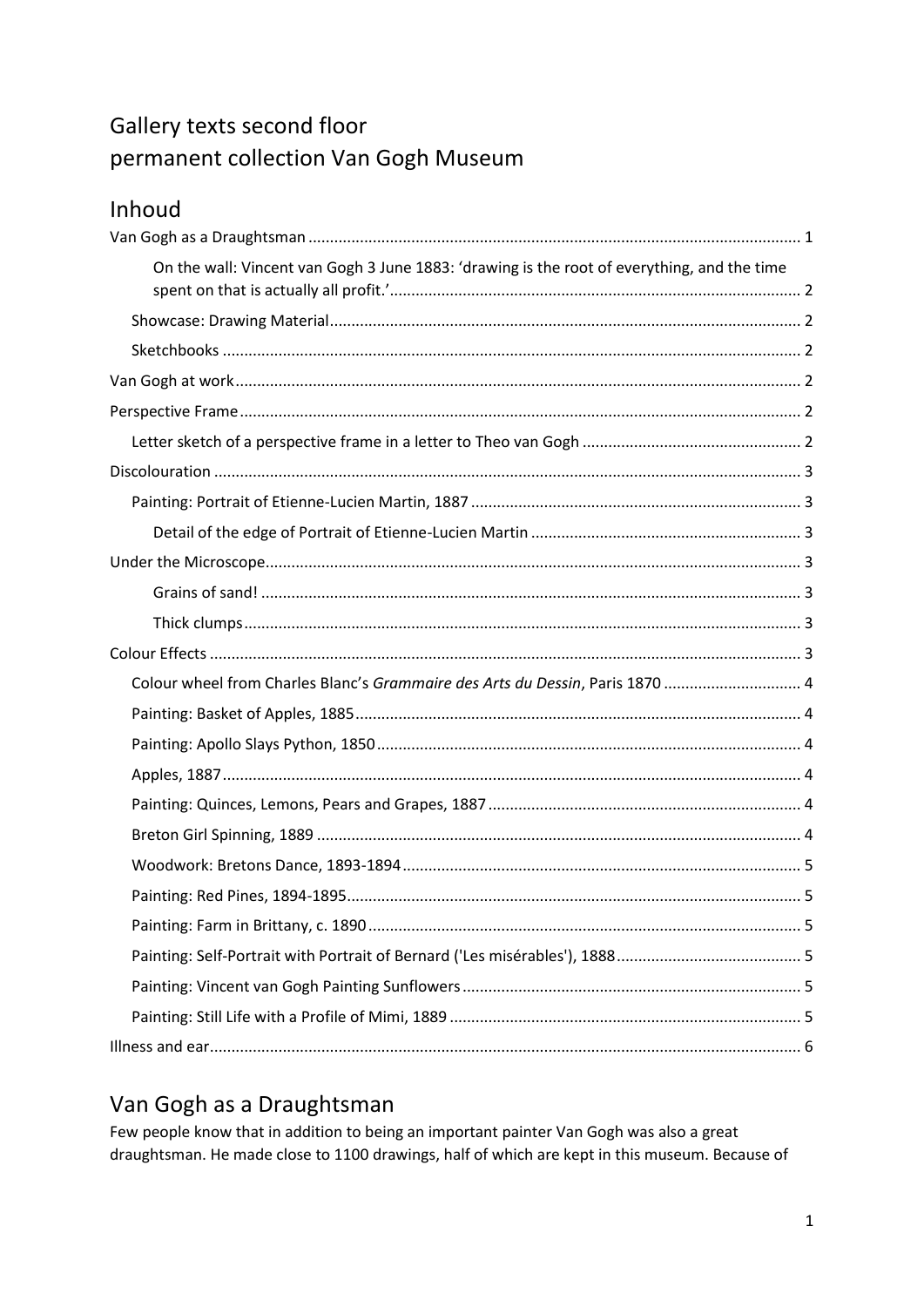their sensitivity to light, unfortunately they can only be displayed on a limited basis. Presented in this gallery are rotating displays of works on paper (1880-1890).

Van Gogh devoted the first years of his artistic training entirely to drawing because he believed that it was 'the root of everything' for an artist. Later, too, he continued drawing to improve his skills and develop his own style. Without the distraction of the colours of his palette he could concentrate fully on the expressive power of line.

For Van Gogh, his drawings were not only an exercise or preparation for his paintings, but often works of art in their own right that he took pride in signing. The less elaborated sketches, however, are also worthy of admiration and bring us closer to the artist.

<span id="page-1-0"></span>On the wall: Vincent van Gogh 3 June 1883: 'drawing is the root of everything, and the time spent on that is actually all profit.'

# <span id="page-1-1"></span>Showcase: Drawing Material

These are examples of drawing materials used by Van Gogh. Most were part of standard artists' equipment, such as charcoal, chalk, graphite, and India ink. Van Gogh also worked with relatively uncommon materials, including natural chalk and lithographic ink. In the drawings and letters originating from Holland he frequently used iron gall ink (made from oak galls), which unfortunately turns brown and eats into the paper over time. In Arles Van Gogh cut his own pens from the reeds growing along the banks of the canals.

#### <span id="page-1-2"></span>**Sketchbooks**

The least known part of Van Gogh's oeuvre consists of four preserved sketchbooks. Van Gogh always carried small notebooks with him so that he could quickly jot down his ideas or impressions. He wrote his brother: 'my sketchbook proves that I try to capture things first-hand'. In addition to notes and rapid scratches, forceful heads and splendid city views can be discovered in them. Page through the sketchbooks digitally here.

# <span id="page-1-3"></span>Van Gogh at work

In his letters Van Gogh often gave extensive reports on his working methods, and so we are well informed about the practical side of his craftsmanship: from the way he experimented with colour and chose his materials to his use of all sorts of tools. From his letters and technical investigation it also emerges that Van Gogh worked in a highly systematic and well-considered manner: every drawing and every painting was a conscious attempt to make headway. This is contrary to the prevalent image of Van Gogh as an impulsive and purely emotional artist.

# <span id="page-1-4"></span>Perspective Frame

Van Gogh often went to work carefully, making preparatory studies and underdrawings. To assist him with the correct rendering of depth and proportions, which he found difficult, he long relied on a perspective frame. This device consisted of a wooden frame with a grid of horizontal, vertical and/or diagonal threads that was traced onto the blank canvas or paper. Grid lines are still visible to the naked eye in some of his paintings and drawings. Van Gogh only began to work more freely in Arles, as a result of which he no longer needed the perspective frame.

<span id="page-1-5"></span>Letter sketch of a perspective frame in a letter to Theo van Gogh The Hague, 5 August 1882 Vincent van Gogh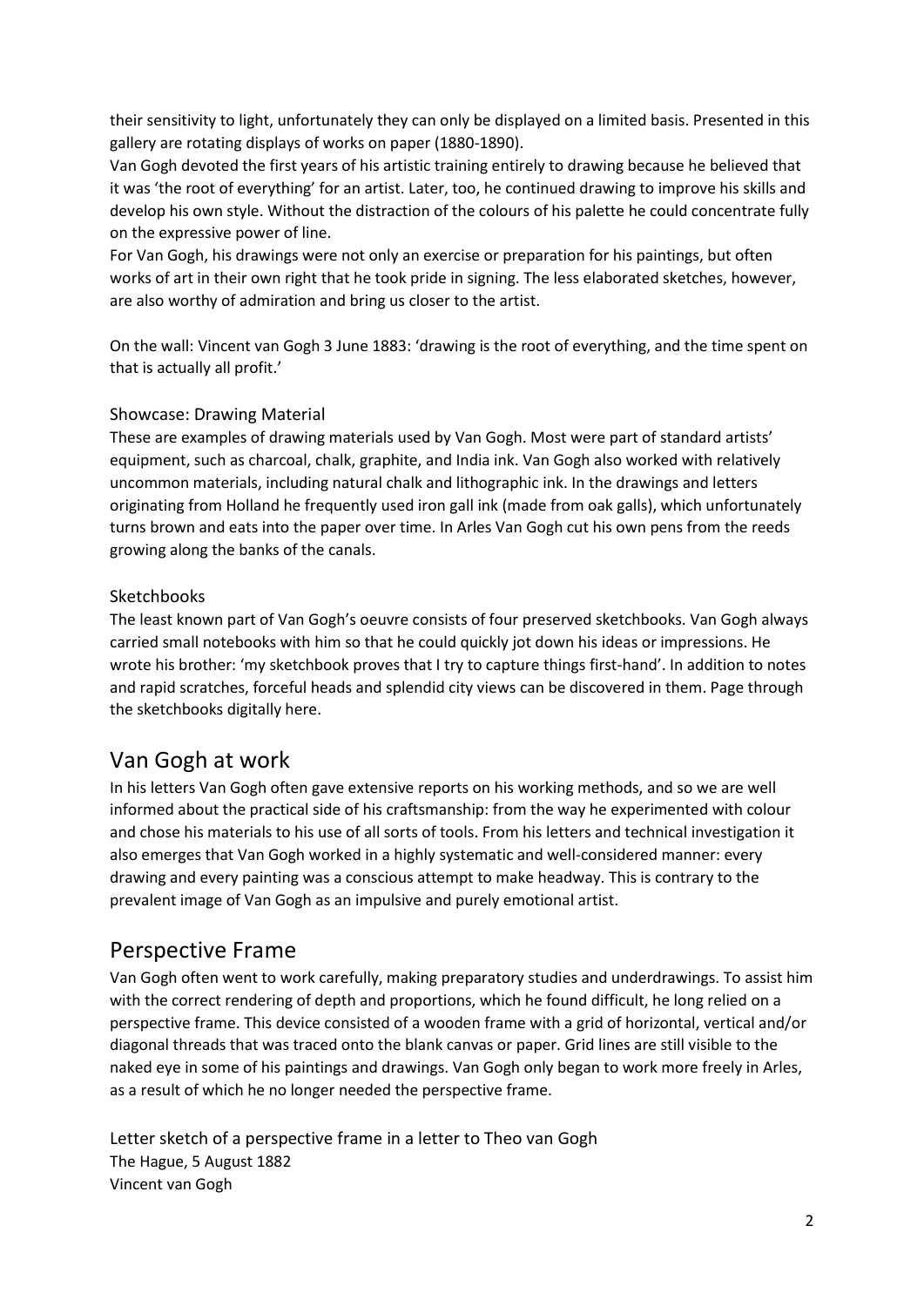In this letter sketch Van Gogh showed his brother how he used his perspective frame. He had gone to the beach to make a seascape, but was dissatisfied with the tool: 'This is why I'm having a new and, I hope, better perspective frame made, which will stand firmly on two legs in uneven ground like the dunes.'

# <span id="page-2-0"></span>Discolouration

In France Van Gogh developed into a pronounced colourist. Art supply stores in Paris stocked the newest assortment of tube paint in intense colours. However, not all of them were colourfast, which explains why some of the colours in Van Gogh's paintings and drawings now look different than when he applied them. Through exposure to light, the colour of these pigments have radically changed or faded. The latter is often the case with certain types of red paint.

<span id="page-2-1"></span>Painting: Portrait of Etienne-Lucien Martin, 1887

#### Vincent van Gogh

Research has revealed that the colours in this portrait of the Parisian restaurant owner Martin were much more vivid at first. Van Gogh decided at some point to tone them down, whereby the painting gained a calmer quality. The originally purple coat and hat have turned a soft greyish-blue due to the fading of the red pigment (cochineal lake), which was mixed with blue and white. This further dulled the colours of the painting, which thus unintentionally looks even more subdued than Van Gogh intended.

#### <span id="page-2-2"></span>Detail of the edge of Portrait of Etienne-Lucien Martin

The edges of this painting, being under the frame, have been protected from light, so that the original colours there have been fairly well preserved. This shows that the man's jacket was once much purpler; a colour that must have made a fine contrast with the yellowish-orange colour of his face.

# <span id="page-2-3"></span>Under the Microscope

Discovering how Van Gogh painted begins with looking closely. Many details are visible to the naked eye, but for additional research a restorer needs technical tools, such as a microscope. Unexpected things then sometimes come to light. Look for yourself if you want to know what.

#### <span id="page-2-4"></span>Grains of sand!

In May 1888 Van Gogh visited the fishing village Les Saintes-Maries-de-la-Mer. He must have made this painting on the spot because grains of sand from the beach blew *in* and *on* to the paint.

#### <span id="page-2-5"></span>Thick clumps

Van Gogh is known for his pastose and swirling brushwork. He often worked quickly and 'wet-in-wet': he applied fresh strokes of paint onto the still wet paint. His brush picked up the various colours, which were then mixed together.

# <span id="page-2-6"></span>Colour Effects

Colour preoccupied Van Gogh throughout his entire career. Already as a beginning artist he read books on colour theory and its application by the painter Eugène Delacroix. It was only when Van Gogh first saw paintings by Delacroix, and other artists, for himself in Paris, that he finally understood how to achieve the right colour effects himself. He was after strong contrasts, which he created by combining complementary colours. This not only helped Van Gogh to achieve a visually powerful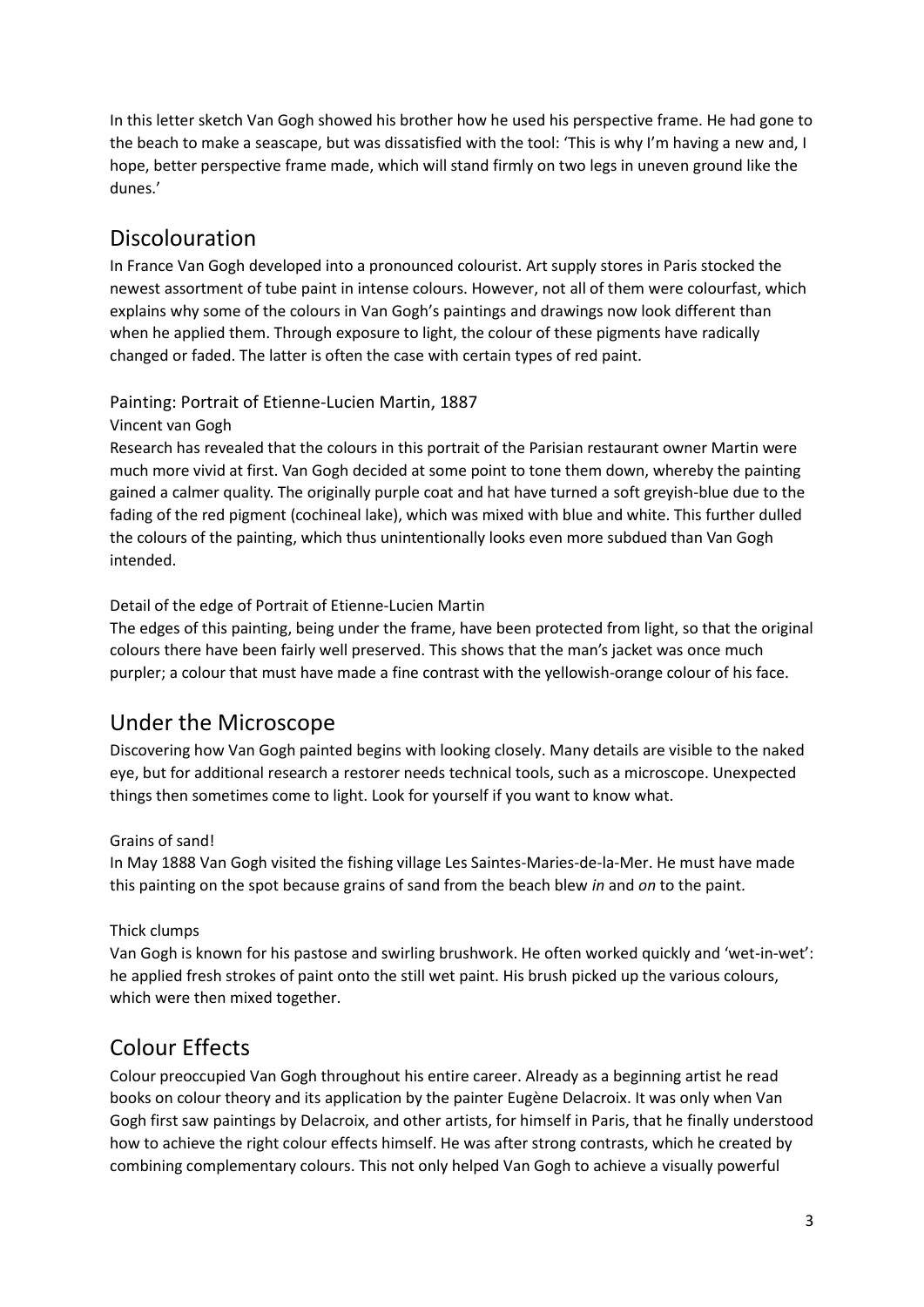result, it also lent his work an emotional charge. He believed that, 'Colour expresses something in itself.'

<span id="page-3-0"></span>Colour wheel from Charles Blanc's *Grammaire des Arts du Dessin*, Paris 1870 In the book by Charles Blanc, Van Gogh read about the theory of complementary colours. In the colour wheel are the primary colours – red, yellow, and blue – with their secondary colours. To create a complementary contrast, a primary colour is set opposite its secondary colour (a mixture of the other two primary colours): for instance, red opposite green, and blue opposite orange. When placed side by side, these colours reinforce each other.

#### <span id="page-3-1"></span>Painting: Basket of Apples, 1885

#### Vincent van Gogh

In Nuenen Van Gogh experimented with colour contrasts. He painted still lifes in which he tried out different colour combinations. However, instead of placing them next to one another, Van Gogh mixed the complementary colours into shades of brownish-grey, as in this still life. He did paint contrasting colour accents over the dry paint layer. Even though Van Gogh systematically applied colour theory, he did not yet achieve any strong and bright colour effects.

#### <span id="page-3-2"></span>Painting: Apollo Slays Python, 1850

#### Eugène Delacroix

This is a preliminary study by Eugène Delacroix for his ceiling painting in the Louvre. Van Gogh was deeply impressed by the use of colour in that painting. The bright yellow and orange in the sky around Apollo contrast with the dark purple in which Python – and the smoke the monster puffs out – are painted. These complementary colours reinforce each other's power and significance.

#### <span id="page-3-3"></span>Apples, 1887

#### Vincent van Gogh

Virtually all of the shades of blue and green in Van Gogh's palette are included in the background of this still life. Over them he applied contrasting yellow, orange, red, and pink strokes of paint. He used the same colour combinations for the apples in the foreground, but then in reverse: first the warm tones and then the green and blue accents. This is how he introduced unity in the picture.

#### <span id="page-3-4"></span>Painting: Quinces, Lemons, Pears and Grapes, 1887

#### Vincent van Gogh

Instead of contrasting colours, here Van Gogh used mostly shades of the same colour, namely yellow. This creates what is called a 'tonal' effect. Van Gogh wanted to demonstrate that he was a true colourist, and that a tonal painting could also be colourful. He used the balls of wool in the display case to test out both tonal and contrasting colour combinations before beginning to paint. Van Gogh dedicated the work to his brother Theo: underneath the signature it says 'a mon frère Theo'.

#### <span id="page-3-5"></span>Breton Girl Spinning, 1889

#### Paul Gauguin

In the winter of 1889 Gauguin wrote Van Gogh that he was decorating the dining room of the inn in Le Pouldu. Together with the artist Meijer de Haan, he painted the walls, doors, and even a window with Breton country motifs, and self-portraits. *Breton Girl Spinning*, painted on plaster, was one of these wall paintings. The angel floating above the shepherdess may be a reference to the omnipresent Catholicism in this region.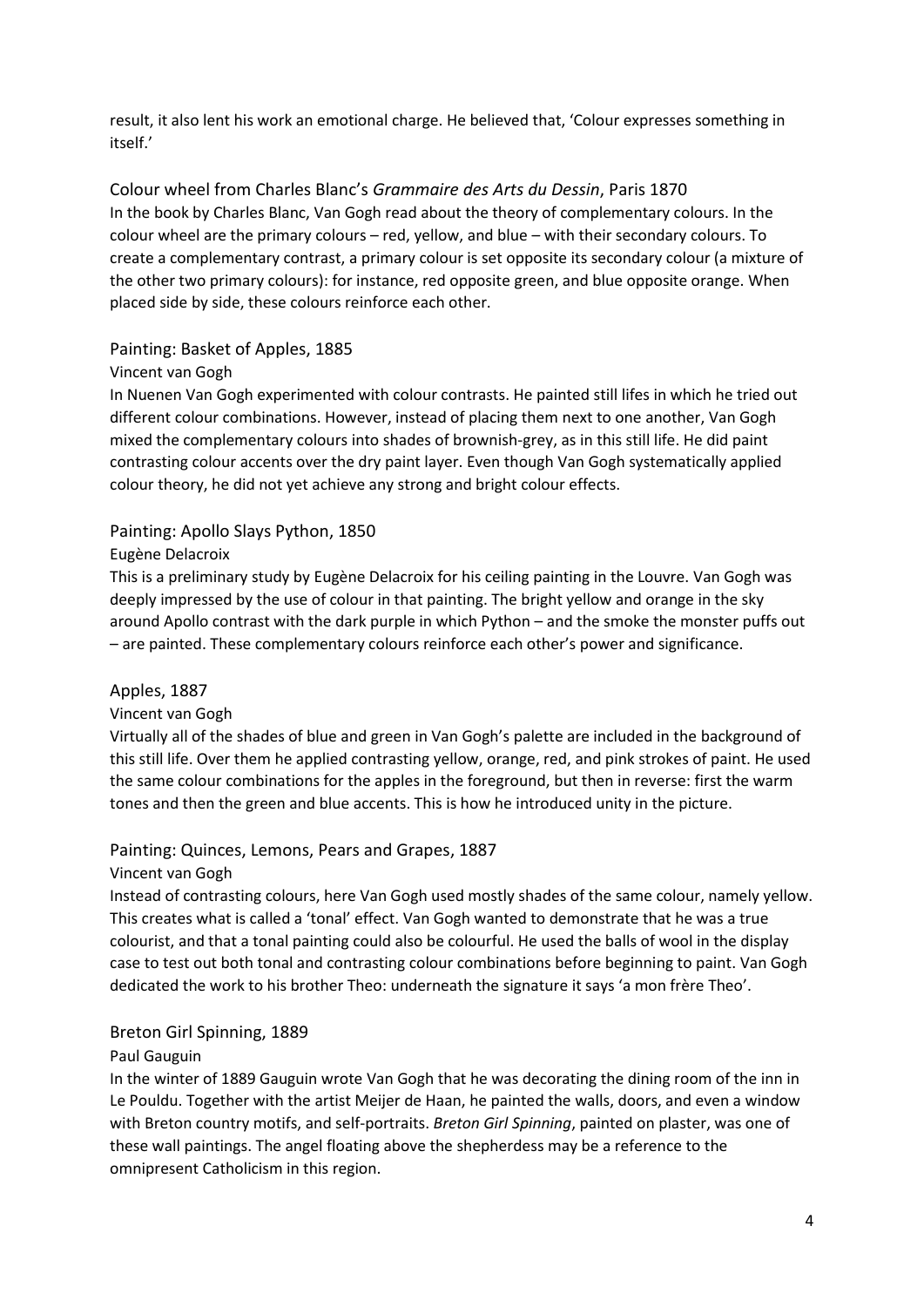# <span id="page-4-0"></span>Woodwork: Bretons Dance, 1893-1894

Georges Lacombe

Lacombe depicted a traditional Breton dance on this huge piece of wood. Such dances were still regularly performed at the time. The dancers form a graceful chain against a coastline of decorative waves and aquatic plants. There is a certain childlike quality and naiveté about the scene, just as Lacombe intended. The head of the old man at the lower left, with his masterfully carved hair, imbues the work with something mysterious or mystical.

#### <span id="page-4-1"></span>Painting: Red Pines, 1894-1895

#### Georges Lacombe

In the *Red Pines*, slender, brightly coloured tree trunks stand out against a bay. Lacombe painted a decorative coastline full of movement with sketchy and rhythmic strokes of paint. The clouds, waves and trees seem to dance on the canvas. Lacombe's use of intense colours garnered immediate praise when he exhibited the work at an important exhibition in Paris in 1896. The picture is in superb condition. Everything is still in exactly the same state as when Lacombe painted it.

#### <span id="page-4-2"></span>Painting: Farm in Brittany, c. 1890

#### Paul Sérusier

Like other artists of the Pont-Aven School, Sérusier wanted to capture Brittany's pastoral simplicity. The undulating field of grass with a farmyard, and the clouds in the sky have been reduced to basics, creating the impression of a colourful patchwork quilt. To achieve this effect Sérusier used brightly coloured, flat forms demarcated by wavy lines. He was not interested in faithfully depicting the landscape, but rather in conveying its timelessness. It is the first painting by Sérusier to enter our collection. Together with Paul Gauguin, he was the leading member of the Pont-Aven artists' colony.

# <span id="page-4-3"></span>Painting: Self-Portrait with Portrait of Bernard ('Les misérables'), 1888

#### Paul Gauguin

While Van Gogh resided in Arles, Gauguin and Bernard worked together in Brittany. Van Gogh asked them to make portraits of one another in exchange for a work by him, but instead they each sent him a self-portrait. In the background Gauguin and Bernard did, however, include a likeness of the other. Van Gogh found Bernard's work 'as stylish as [a] real, real Manet' and Gauguin's 'more studied, taken further.' Laval also took part in the exchange. He sent Van Gogh a self-portrait, which Vincent described as 'very self-assured, very distinguished.'

# <span id="page-4-4"></span>Painting: Vincent van Gogh Painting Sunflowers

#### Paul Gauguin

While staying with Van Gogh in Arles, Gauguin stimulated his friend to work from his imagination rather than from reality. This is what he himself did. Gauguin has here portrayed Van Gogh painting sunflowers. This was not based on reality since Van Gogh did not paint any sunflowers in this period. He thought his portrait was a fairly good resemblance, as he wrote: 'My face has lit up a lot since, but it was indeed me, extremely tired and charged with electricity as I was then.'

# <span id="page-4-5"></span>Painting: Still Life with a Profile of Mimi, 1889

# Meijer de Haan

Meijer de Haan's style changed radically under Gauguin's influence. The artists worked together in the seaside town of Le Pouldu in 1889-1890. They stayed at Marie Henry's inn. Her young daughter Mimi is portrayed in this painting. The strongly cropped figure, the pronounced colours, and the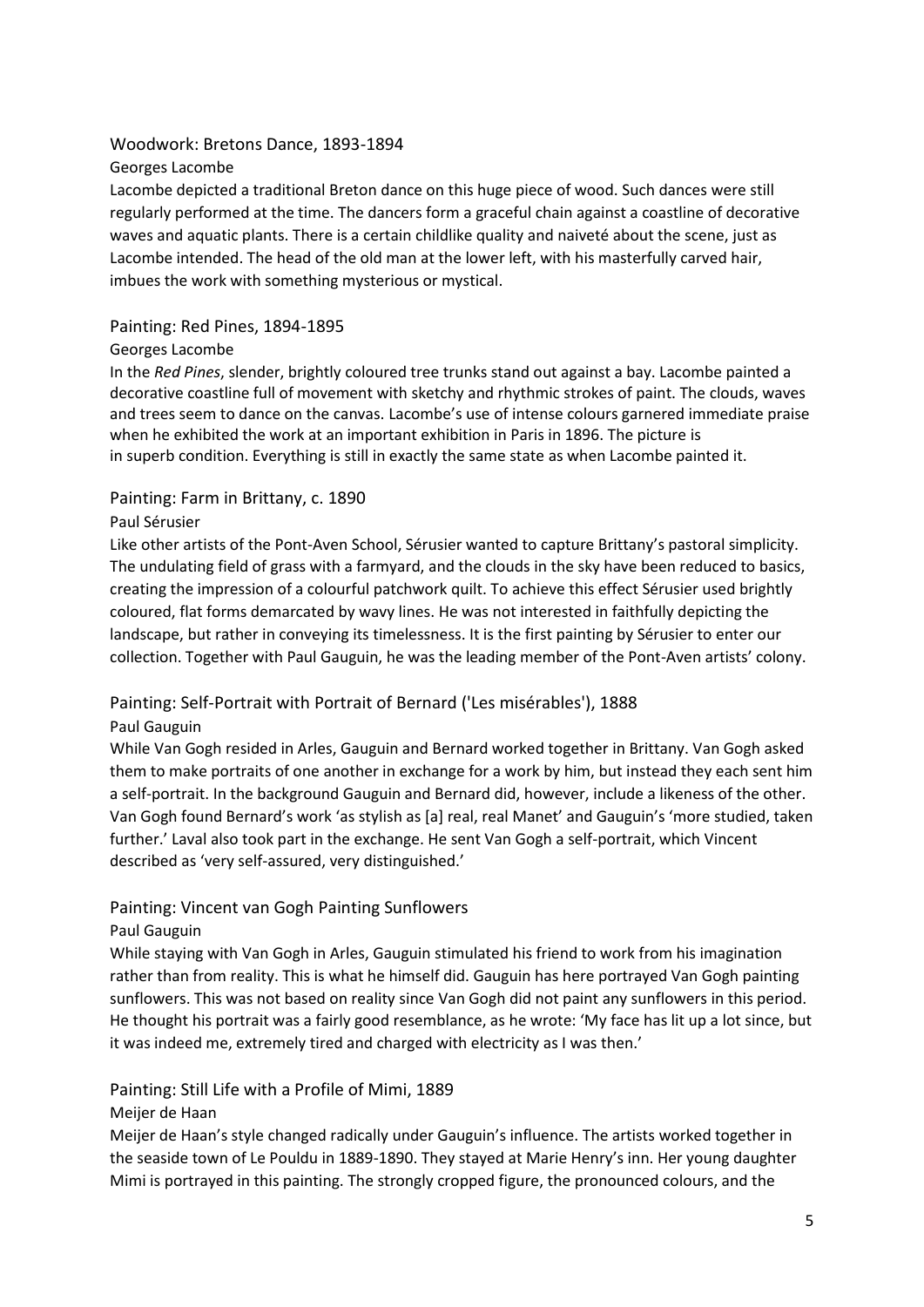daring composition – with the table tipping forward – are typical of the experimental work of the group of artists around Gauguin, also called the Pont-Aven School.

# <span id="page-5-0"></span>Illness and ear

In October 1888, the painter Paul Gauguin came to visit Van Gogh in the Yellow House in Arles. Their personalities and ideas soon clashed. 'Vincent and I absolutely cannot live side by side without turmoil', Gauguin wrote. On the evening of 23 December, Gauguin left the house after a quarrel. He later claimed that Van Gogh had pursued him and threatened him with a razor. After returning home, in a state of total confusion, Van Gogh cut off a piece of his left ear.

This crisis was the first in a series of mental breakdowns, often accompanied by hallucinations and severe anxiety. We do not know exactly what illness Van Gogh had. His doctor thought that he suffered from a form of epilepsy with acute mania. He himself wrote of his 'mental or nervous fever or madness'. At first, he hoped to recover, but after a few months there, he voluntarily admitted himself to a psychiatric hospital in Saint-Rémy-de-Provence. Despite moments of despair, he remained confident in the healing power of painting.

# 1888 Arles

#### 23.10

Gauguin joins Van Gogh in the Yellow House. Early December, Gauguin considers leaving because of the growing tension between them.

# 23.12

Van Gogh and Gauguin quarrel in the evening. Afterwards, Gauguin leaves and checks into a hotel. Van Gogh cuts off his left ear and brings it to a prostitute, folded up in a piece of paper. The police are called in.

# 24.12

In the early morning hours, Van Gogh is taken to the hospital in Arles. Gauguin sends a telegram to Vincent's brother Theo in Paris.

# 25.12

In the morning, Theo arrives and visits Vincent, who is physically weak and mentally confused. Theo and Gauguin travel back to Paris together that evening.

# 1889

#### 07.01

Van Gogh returns to the Yellow House. Around 4 February, he has another nervous breakdown and is admitted to hospital again (until 18 February).

# 26.02

Van Gogh is readmitted to hospital after another breakdown. His neighbours draw up a petition to have him expelled from his home, because he wanders about in a state of confusion.

Saint-Rémy 08.05